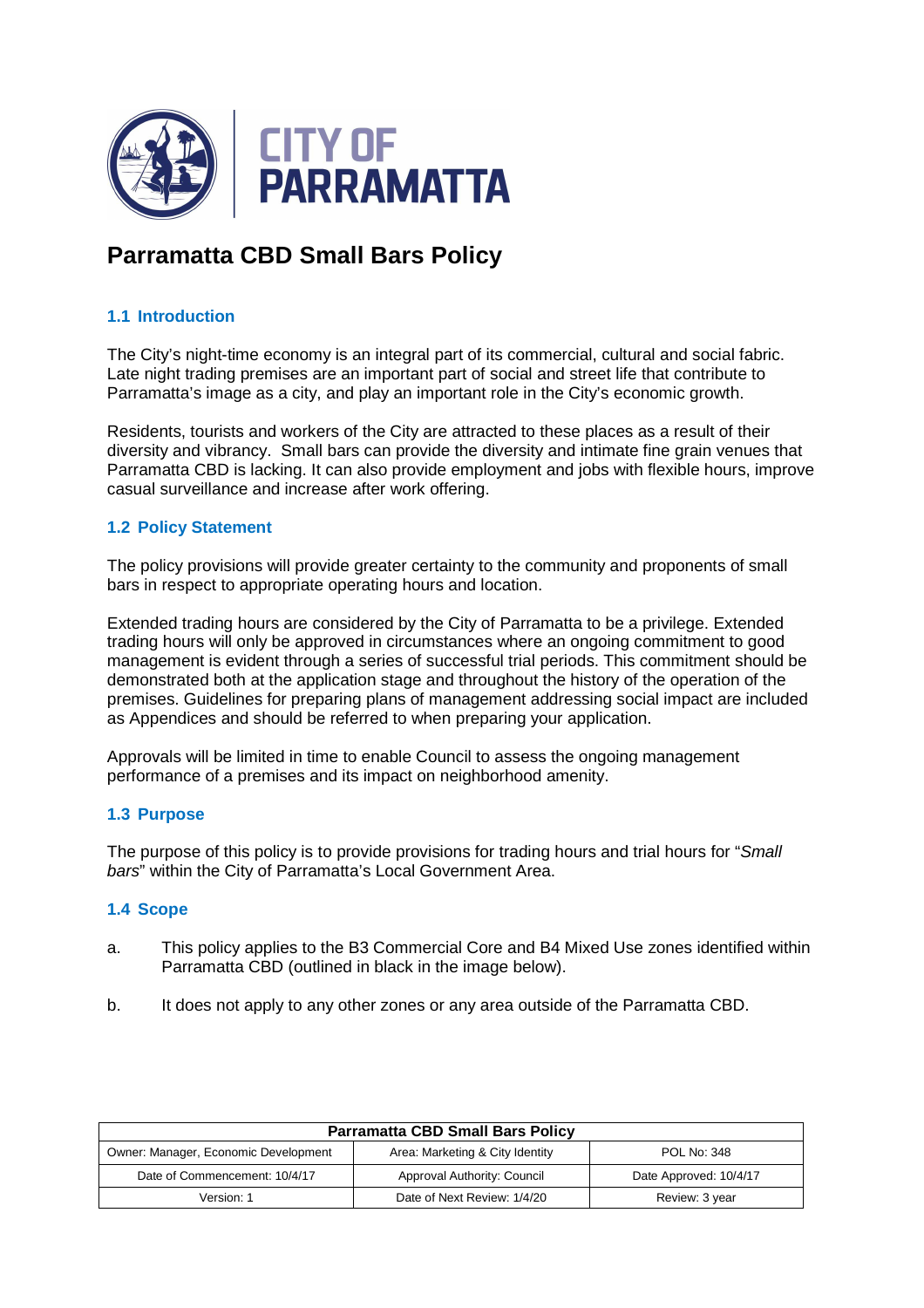



**KEY** LAND TO WHICH THIS POLICY APPLIES г

AREA 1 - COMMERCIAL CORE

AREA 2 - MIXED USE

 $\sum_{250M}^{N}$ 

| <b>Parramatta CBD Small Bars Policy</b> |                                 |                        |
|-----------------------------------------|---------------------------------|------------------------|
| Owner: Manager, Economic Development    | Area: Marketing & City Identity | <b>POL No: 348</b>     |
| Date of Commencement: 10/4/17           | Approval Authority: Council     | Date Approved: 10/4/17 |
| Version: 1                              | Date of Next Review: 1/4/20     | Review: 3 year         |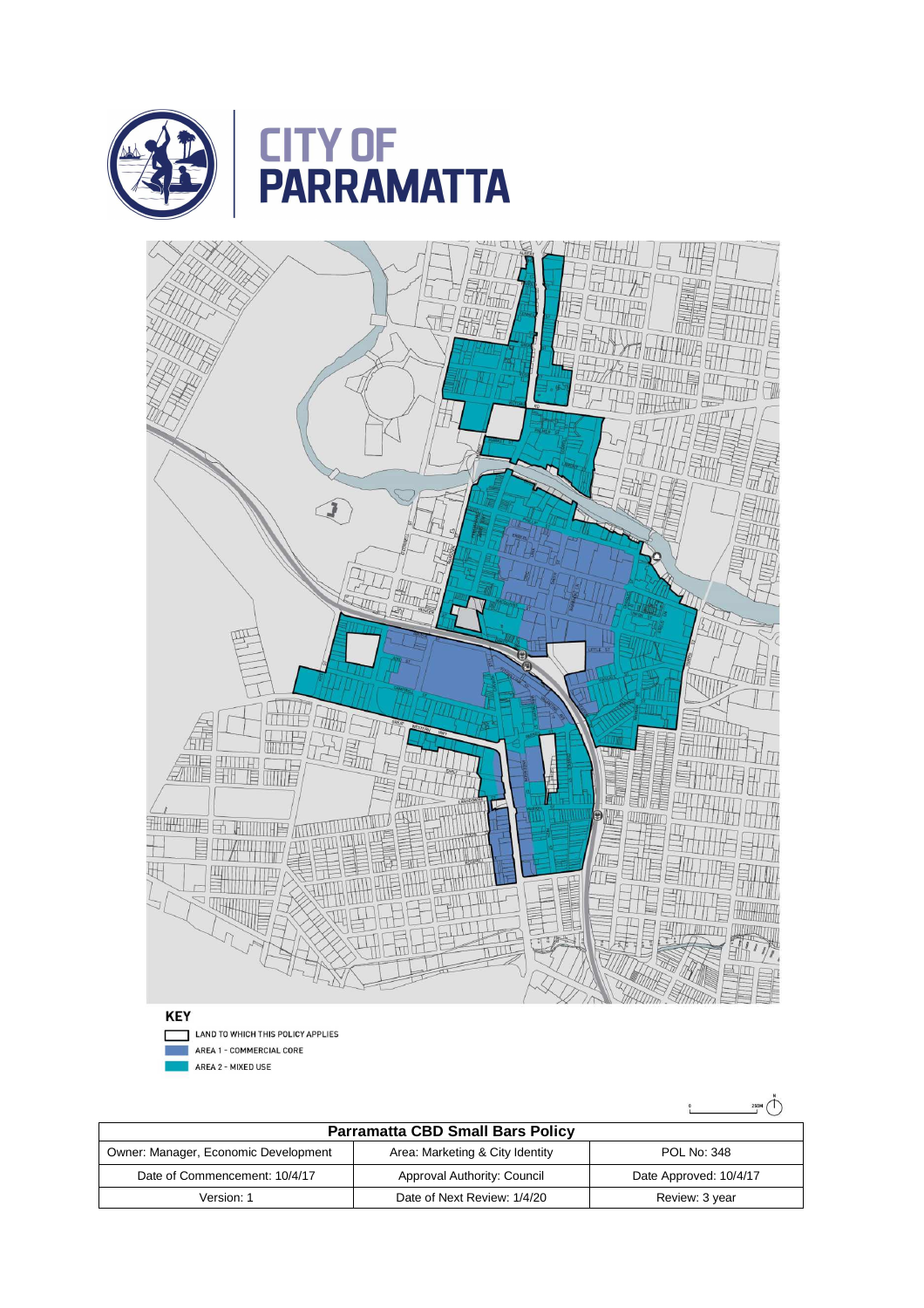



# **1.5 Definitions**

| <b>Term</b>            | <b>Meaning</b>                                                                                                                       |
|------------------------|--------------------------------------------------------------------------------------------------------------------------------------|
| <b>Small bar</b>       | A "small bar" within the meaning of the Liquor Act 2007<br>Note: Outdoor seating is included in patron capacity calculations         |
|                        |                                                                                                                                      |
| <b>Base hours</b>      | Are the standard range of trading hours that a late night trading<br>premises is entitled to if an application is approved           |
| <b>Extended hours</b>  | Means trading hours that may be approved above base hours on a trial<br>basis                                                        |
| <b>Patron capacity</b> | Means the maximum number of patrons permitted in development<br>consent. Outdoor seating is included in patron capacity calculations |

# **1.6 Relevant Legislation**

Environmental Planning and Assessment Act 1979 Local Government Act 1993 Liquor Act 2007

# **1.7 Relationship to other policies/procedures/guidelines**

Parramatta Development Control Plan 2011 Public Domain Guidelines Parramatta Lanes Policy Social Impact Assessment Guidelines Flood Risk Management Policy Building Code of Australia

# **1.8 Application of Policy**

This policy applies to new and existing small bars premises identified within 1.4 Scope that:

- a. Seek approval for trading hours between 12noon 2am the following day
- b. Premises that currently trade between 12noon -2am the following day and seek refurbishment that will not result in a breach of the maximum capacity for 'small bars' under the Liquor Act 2007
- c. Seek an extension or renewal of trial trading hours

| <b>Parramatta CBD Small Bars Policy</b> |                                 |                        |
|-----------------------------------------|---------------------------------|------------------------|
| Owner: Manager, Economic Development    | Area: Marketing & City Identity | <b>POL No: 348</b>     |
| Date of Commencement: 10/4/17           | Approval Authority: Council     | Date Approved: 10/4/17 |
| Version: 1                              | Date of Next Review: 1/4/20     | Review: 3 year         |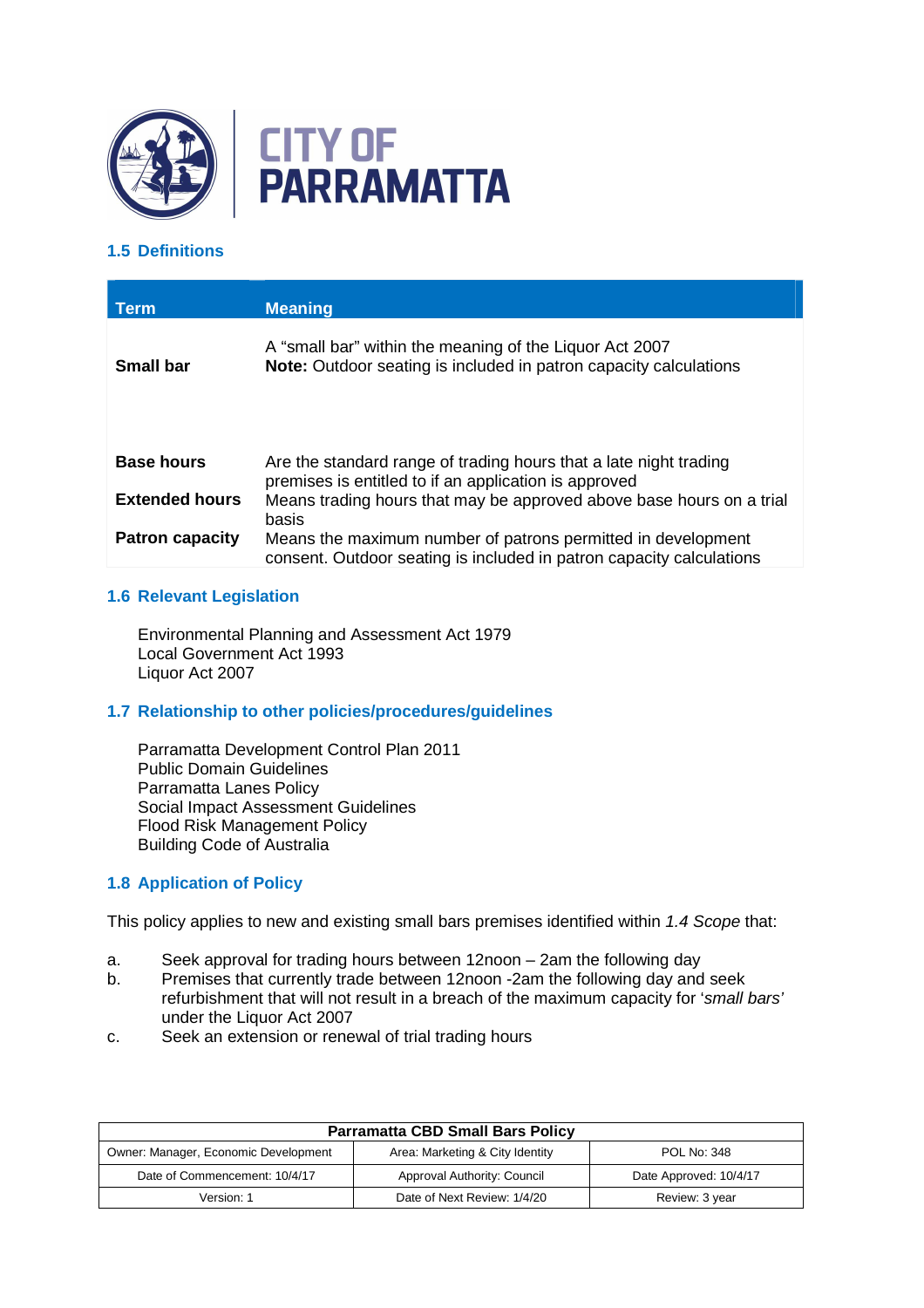

# **1.9 Date of Commencement**

Policy adopted by Council at the meeting of 10 April 2017.

#### **1.10 Review**

This policy is scheduled to be reviewed within 12 months of been adopted and every 3 years after its initial review.

#### **2 AIMS**

- a. Ensure a consistent approach to the assessment of applications for small bar premises.
- b. Establish acceptable trading hour and trial provisions by which Council will consider small bars within Parramatta CBD.

#### **3 OBJECTIVES**

The objectives of this policy are to:

- a. Identify appropriate locations and trading hours for small bars
- b. Encourage late night trading small bars that contribute to vibrancy
- c. Encourage a safe and inclusive night time economy
- d. Ensure that applications are accompanied by sufficient information so that proposal for small bars can be fully and appropriately assessed

#### **4 DEVELOPMENT PROVISIONS**

The following development provisions provide the basis for a consistent approach to the assessment of trading hours and trials for small bars within Parramatta CBD.

#### **4.1 General Provisions**

- a. These provisions apply to applications made under Part 4 of the Environmental Planning and Assessment Act 1979, which includes development applications and applications to review a determination or modify consent.
- b. Compliance with relevant legislation, The Building Code of Australia, Parramatta Development Control Plan, Council Policies and Guidelines.
- c. All bars and food preparation areas are constructed, fitted out and finished in compliance with AS4674-2004: Design, Construction and Fit-out of Food Premises, NSW Food Act and Regulation, Food Safety Standard 3.2.3.

| <b>Parramatta CBD Small Bars Policy</b> |                                 |                        |
|-----------------------------------------|---------------------------------|------------------------|
| Owner: Manager, Economic Development    | Area: Marketing & City Identity | <b>POL No: 348</b>     |
| Date of Commencement: 10/4/17           | Approval Authority: Council     | Date Approved: 10/4/17 |
| Version: 1                              | Date of Next Review: 1/4/20     | Review: 3 year         |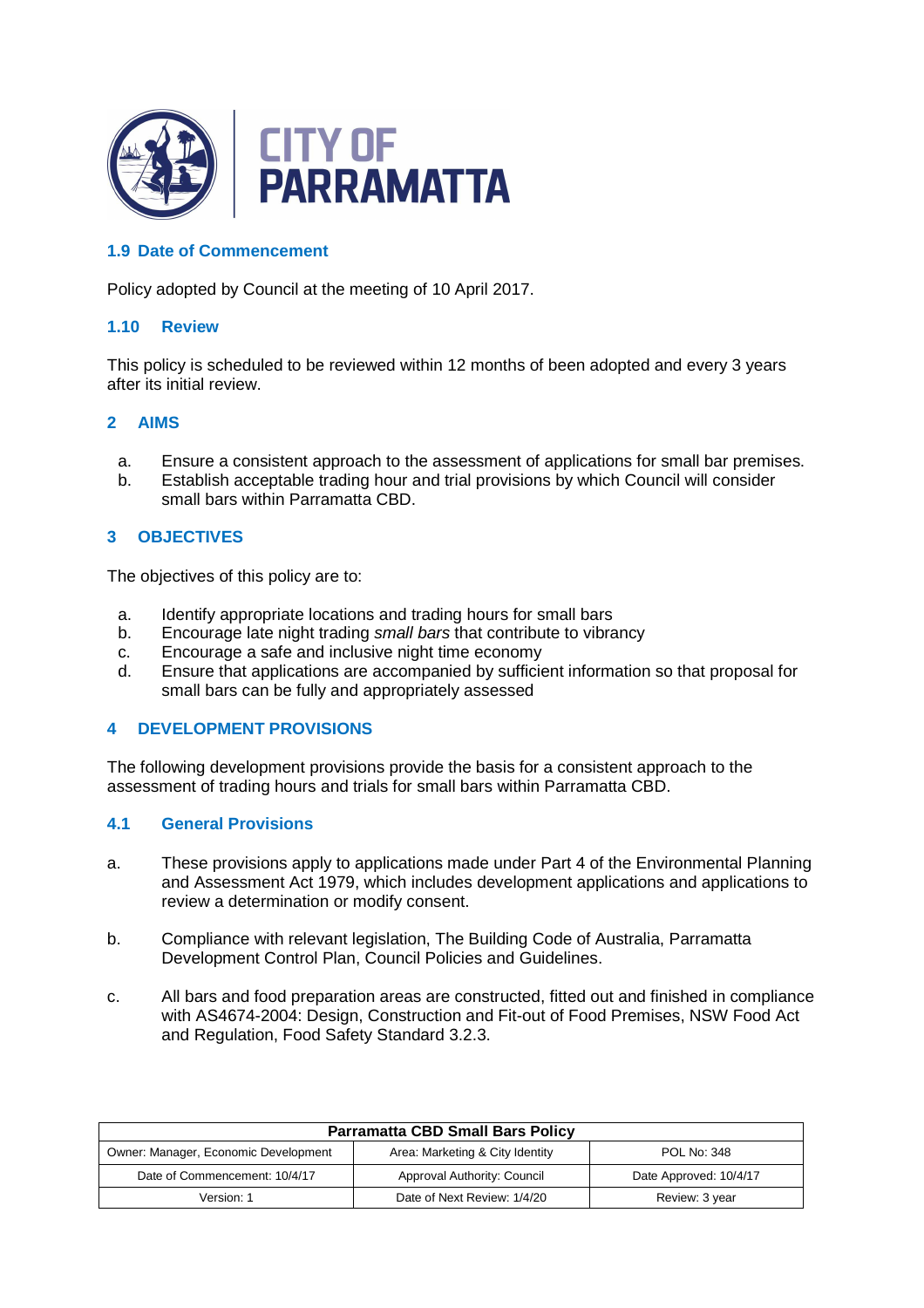

# **4.2 Late Night Trading Areas**

These provisions identify a hierarchy of two late night trading areas located throughout the City of Parramatta. Late night trading areas include:

- i. Area 1 Commercial Core
- ii. Area 2 Mixed Use

# **4.3 Trading Hours and trial**

Trading hours beyond base hours may be permitted at the initial DA stage, but only where Council has determined that the premises have been (or will be) well managed, including compliance with a Plan of management.

- a. It is considered appropriate for Area  $1$  Commercial Core to have longer base trading hours for the following reasons:
	- i. Residential accommodation is prohibited in the B3 Commercial Core Zone
	- ii. Concentration of late night trading venues will increase natural surveillance in the Parramatta Core after hours.
- b. It is considered appropriate for Area  $2 -$  Mixed Use to have slightly shorter base trading hours for the following reasons:
	- i. Mix of uses and slightly longer distance from Parramatta Train station and other public transportation
	- ii. Close proximity to places where the primary land use is residential in character
- c. Base trading hours based on the precinct location within the CBD are outlined in the table below:

| <b>Area</b>                                              | <b>Hours</b>          | <b>Indoor Trading hours</b>         |
|----------------------------------------------------------|-----------------------|-------------------------------------|
| Parramatta CBD<br>"Area $1" -$<br><b>Commercial Core</b> | <b>Base Hours</b>     | 12 noon to 12 midnight              |
|                                                          | <b>Extended Hours</b> | 12 noon to 2am the<br>following day |
| Parramatta CBD<br>"Area 2" - Mixed<br>Use.               | <b>Base Hours</b>     | 12 noon to 11pm                     |
|                                                          | <b>Extended Hours</b> | 12 noon to 1am                      |

| <b>Parramatta CBD Small Bars Policy</b> |                                 |                        |
|-----------------------------------------|---------------------------------|------------------------|
| Owner: Manager, Economic Development    | Area: Marketing & City Identity | <b>POL No: 348</b>     |
| Date of Commencement: 10/4/17           | Approval Authority: Council     | Date Approved: 10/4/17 |
| Version: 1                              | Date of Next Review: 1/4/20     | Review: 3 year         |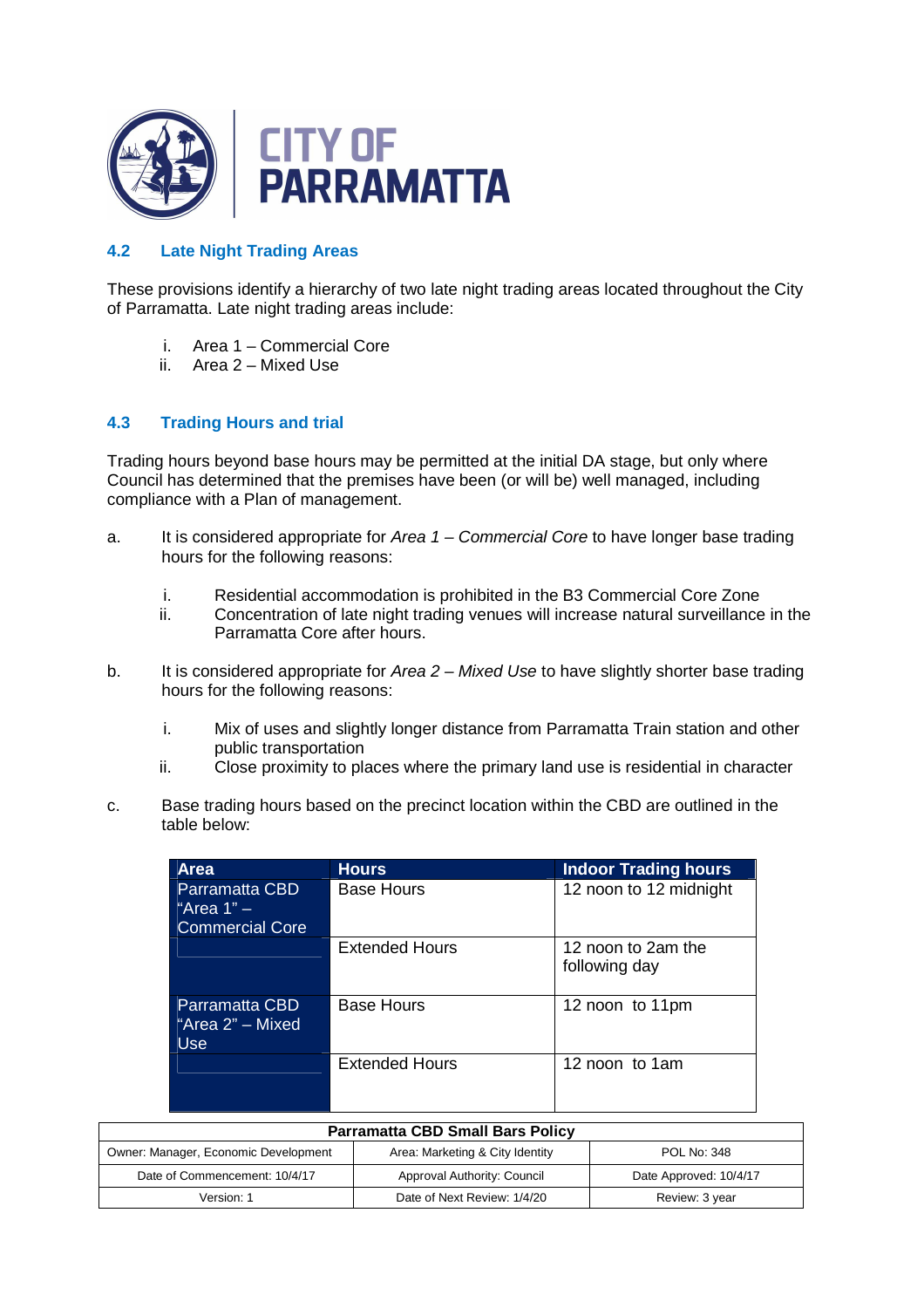

- d. Trial periods for extended trading hours may be permitted up to the following durations:
	- i. First trial 1 year
	- ii. Second trial 3 years
	- iii. Third and subsequent trials 5 years
- e. Once the full range of extended trading hours is reached a DA must be lodged every 5 years to renew trading hours.
- f. Applications for a renewal or extension of trial trading hours should be lodged within 90 days of the expiry period.
- g. A renewal or extension of trading hours may only be permitted if Council is satisfied that the small bar has demonstrated good management performance and compliance with the Development Consent and plan of management following a satisfactory trial period.
- h. Any proposed extension of trading hours (beyond the base hours outlined) will require a Social Impact Assessment as a separate document to the Statement of Environmental Effects to be completed by a qualified Social Planner.

# **4.4 Matters of Consideration for trading hours**

Appropriate trading hours for small bars will be determined by taking into account:

- a. Location and context of the premises including proximity to residential and other sensitive land uses and other late night trading premises.
- b. Appropriate measure to ensure acoustic amenity to neighboring properties
- c. Existing hours of operation of surrounding business uses
- d. The size and patron capacity of the premise
- e. The impact of the premise on the mix, diversity and possible concentration of late night uses in the locality
- f. Detailed submission of a Plan of Management that demonstrates a strong commitment to good management of the operation of the business, particularly in relation to managing potential impacts on adjoining and surrounding land uses and premises, as well as the public domain (see 4.5 Plan of Management)
- g. Measures to be used for ensuring adequate safety, security and crime prevention both on the site of the premises an in the public domain immediately adjacent to and generally surrounding the premises
- h. The accessibility and frequency of public transport during late night trading hours

| <b>Parramatta CBD Small Bars Policy</b> |                                 |                        |  |
|-----------------------------------------|---------------------------------|------------------------|--|
| Owner: Manager, Economic Development    | Area: Marketing & City Identity | <b>POL No: 348</b>     |  |
| Date of Commencement: 10/4/17           | Approval Authority: Council     | Date Approved: 10/4/17 |  |
| Version: 1                              | Date of Next Review: 1/4/20     | Review: 3 year         |  |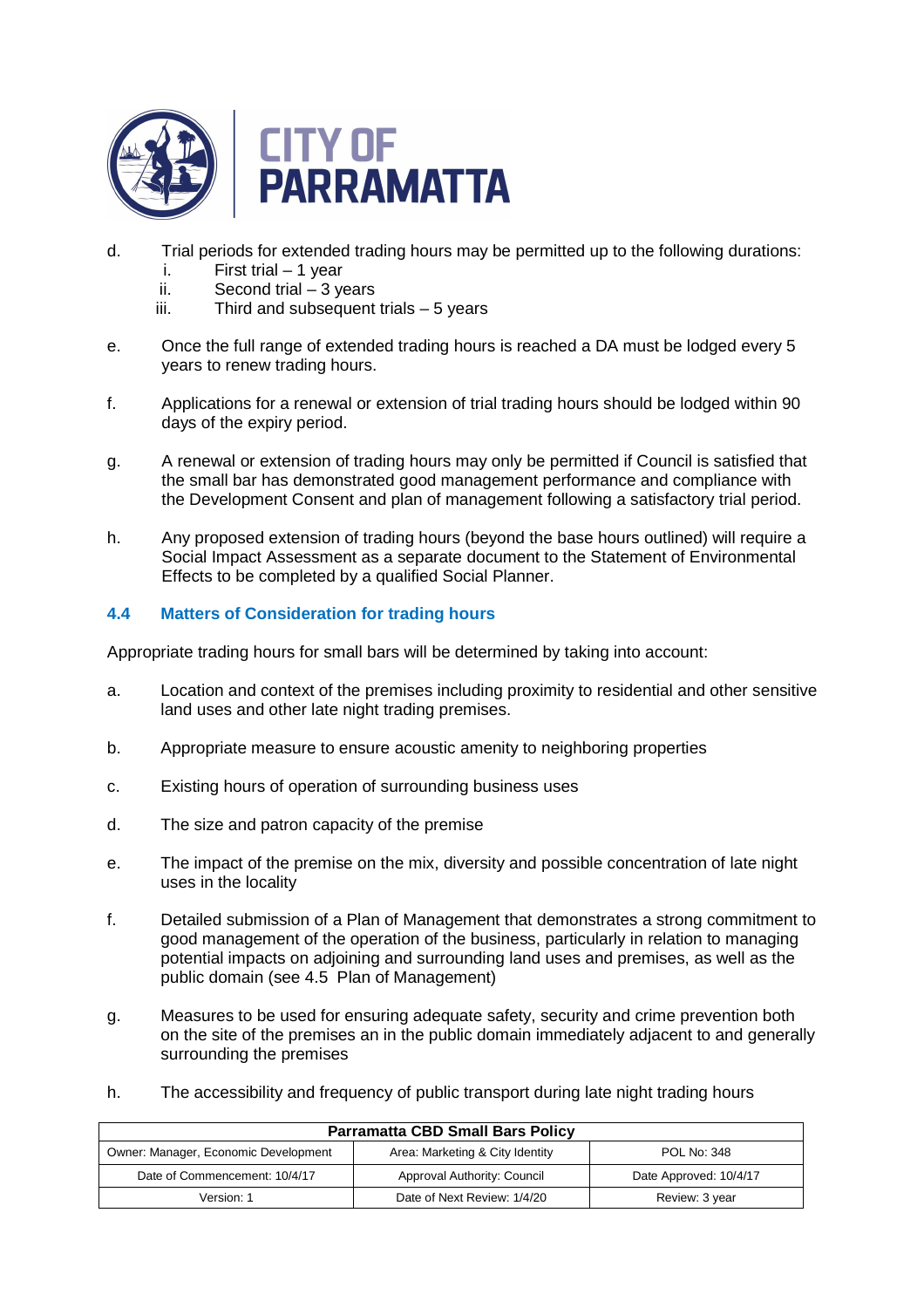

i. The social impact of the proposed development to be considered.

### **4.5 Plan of Management**

a. A Plan of Management must accompany a development application for any new small bar or intensification of an existing small bar. The Plan of management must be completed in accordance with **Appendix 1** of this policy.

#### **4.6 Monitoring and Review**

- a. At the termination of a trial period applicants shall consider changes in the nature of the operation of a premises that have given rise to unforseen impacts on the amenity of the area or have been the basis for substantiated complaint made to Council or the Licencing authority against the premises.
- b. Council will undertake its own review on the level of compliance with the Development Consent, Plan of Management and whether the current operation has been successful on any application to extend a trial period or on any review. Matters for consideration will include (but not be limited to):
	- i. Assessment of inspections by Council officers during the trial period
	- ii. Consideration of police complaints
	- iii. Consideration of formal customer complaints to Council
	- iv. Crime statistics from BOSCAR

| <b>Parramatta CBD Small Bars Policy</b> |                                 |                        |
|-----------------------------------------|---------------------------------|------------------------|
| Owner: Manager, Economic Development    | Area: Marketing & City Identity | <b>POL No: 348</b>     |
| Date of Commencement: 10/4/17           | Approval Authority: Council     | Date Approved: 10/4/17 |
| Version: 1                              | Date of Next Review: 1/4/20     | Review: 3 year         |